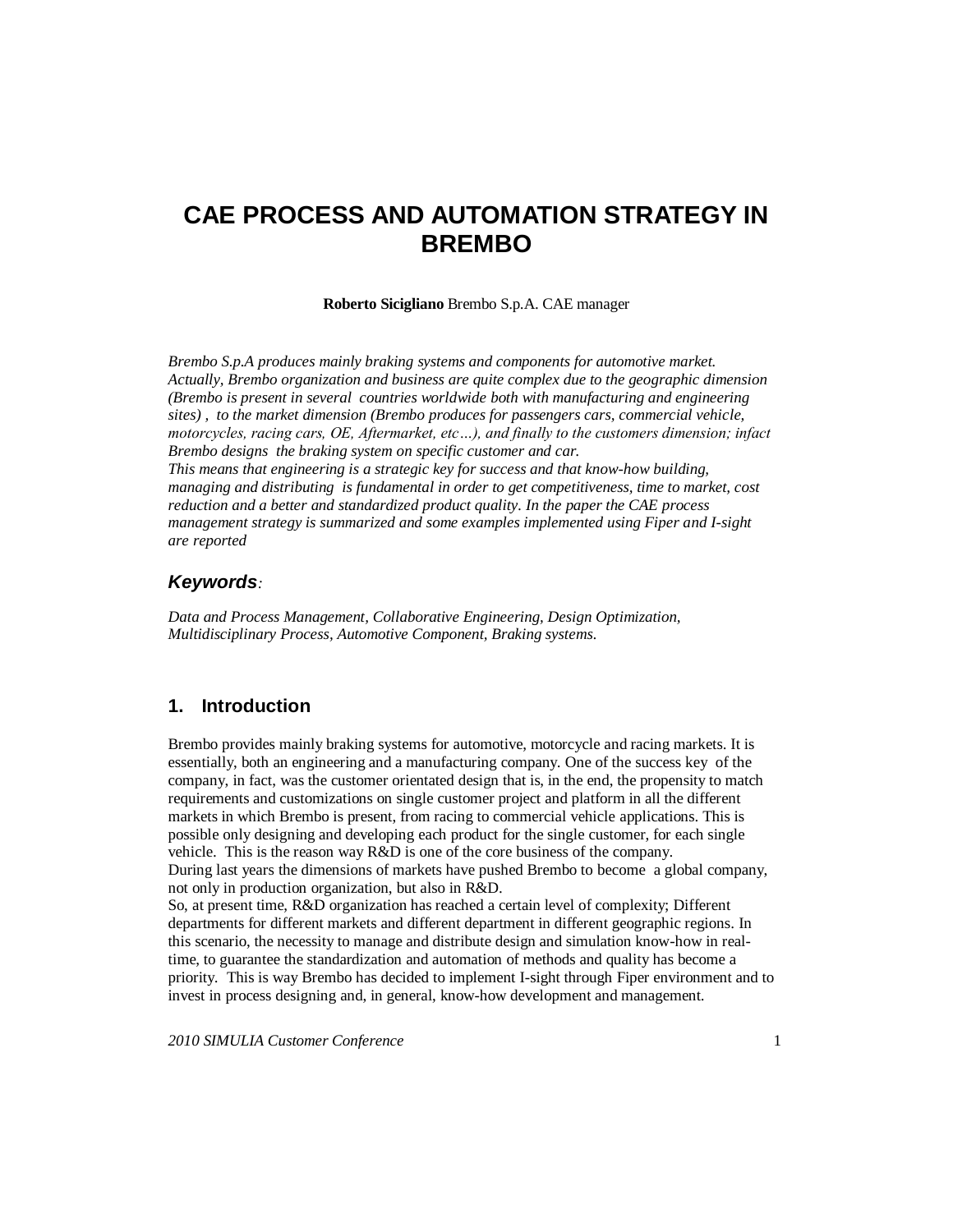# **2. Strategy and project implementation**

The main goal of I-sight and Fiper implementation in Brembo was to allow to a consistent number of users (potentially all CAD engineers and designers) to have CAE as a ready-to-use tool on their desktop, as a standard design instrument, regardless of their competences, complexity of simulation, past experience. This, of course, avoiding time consuming or complex activities such as meshing or assembling or setting boundary conditions or material laws, and allowing them to work in their standard environment (such as CAD). In the end, the goal was to open to designer the results of simulation (at least the standard simulations necessary in the design and developing process) when necessary, regardless the availability of a CAE specialist. This vision assumes that:

- Inputs of a simulations are just geometric data and generic design informations (for example materials used and reference to the product specifications)
- Meshing technology has to be straight-forward and fully batch
- A CAD-to-CAE methodology has to be implemented
- Launching simulation has to be a very quick and simple action: loading inputs and getting results
- It infrastructure has to be robust
- CAE methods has to be standardized
- A simple post processing tool is necessary to report results in a standard way

I-Sight and Fiper were chosen as main infrastructure because of the distributed enterprise platform and the web user interface which guarantees the easiest way for the final user to manage the "off the shelf" simulation.

The project was divided in different streams and phases:

- CAD-to-CAE methodology
- Process Design
- IT infrastructure Design
- Web user interface
- Tests, pilot, users training

#### **2.1 CAD-to-CAE methodology**

In order to get the mesh and correct FEA connections in a complex assembly in a full automated way, it's necessary pushing as much information as possible in CAD assembly file. The methodology basically assumes that standard names to CAD bodies and published geometric items are present.

These standard names and publications are somehow read during one I-Sight/Fiper process and used to build an excel file which is sent back to the designer. In the excel file, through a user interface, the designer indicates which are the types of connection between the different bodies and published geometrical items. This is a very simple and fast operation for the designer who doesn't deal with FEA elements and connections equation. Once compiled the excel file, the full template of FEM model is defined. Material data are previsiously standardized and read.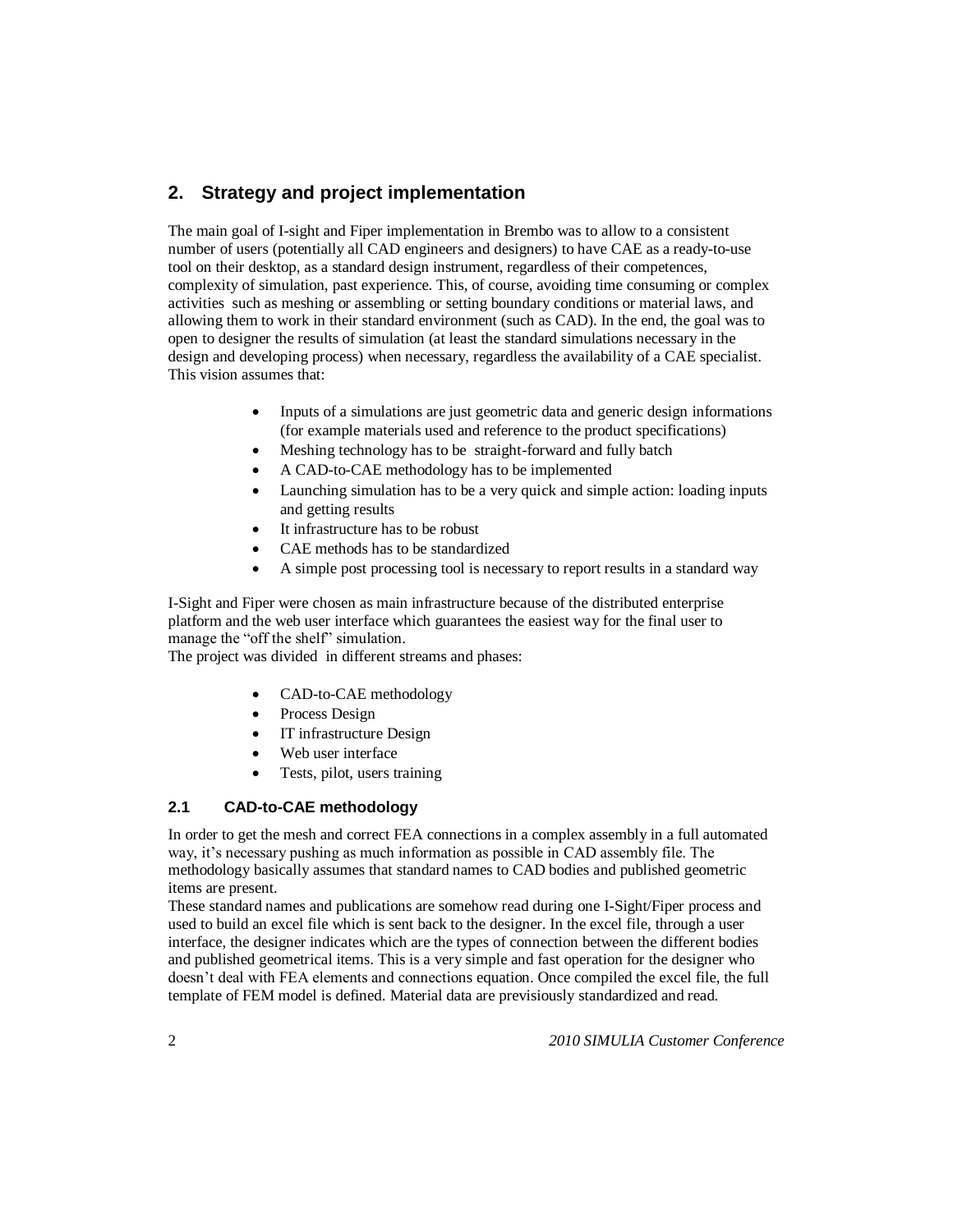Modifying the geometry of one part is an operation which doesn't impact in any way on the process, so that once completed this phase, several geometrical modifications can be simulated simply re-running the simulation with the new CAD files.

One possible improvement, for future development, should involve the interoperability between the process and the user through the web-top. This would avoid creation on the fly of an excel file.

The excel file, once compiled, is uploaded to a new process which actually build the FEA model, run the simulation, post-process results.

In the picture 1 the flow of operations that designer has to implement in order to build the first model and running different versions of it.



### **2.1.1 Process Design**

For complex assembly, the overall operations are divided into 2 different I-Sight/Fiper processes: the first has, as input, the CAD data and produces the connections excel files. The second process starts from the compiled excel file and actually build the model, run the simulation, generates reports.

In both processes, in order to simplify the "look and feel" of the process, all the inputs and outputs are at root task level. The designer interacts with the process only at that stage. In Picture 2 is shown the layout of the first I-Sight process (which is the same for all the complex assemblies) and in Picture 3 the actual process for the brake squeal FEA calculation.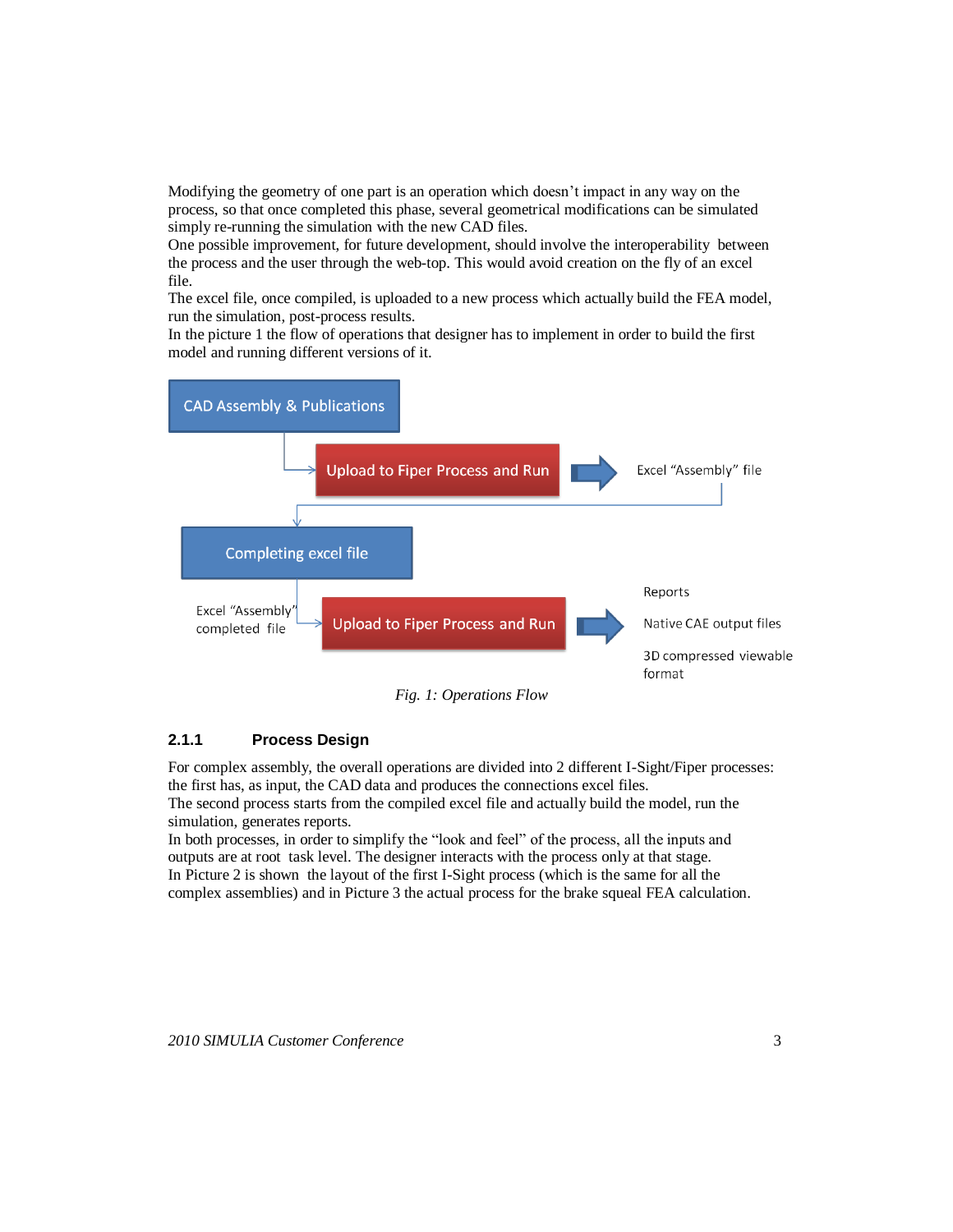

*Fig. 2: First Process; brake squeal FEA calculation with Isight*



*Fig. 3:Actual Process; brake squeal FEA calculation with Isight*

In the Brake Squeal process, the full braking system and suspension model are built completely in batch. After the first run a DOE on the main model parameter is executed. Finally a custom post-process phase is executed. The final outputs are some office documents (Excel, word, images) and a compacted format file containing 3D viewable file with principal FEA results (displacement, strain energy, etc…), and , of course, the native FEA result file.

4 *2010 SIMULIA Customer Conference*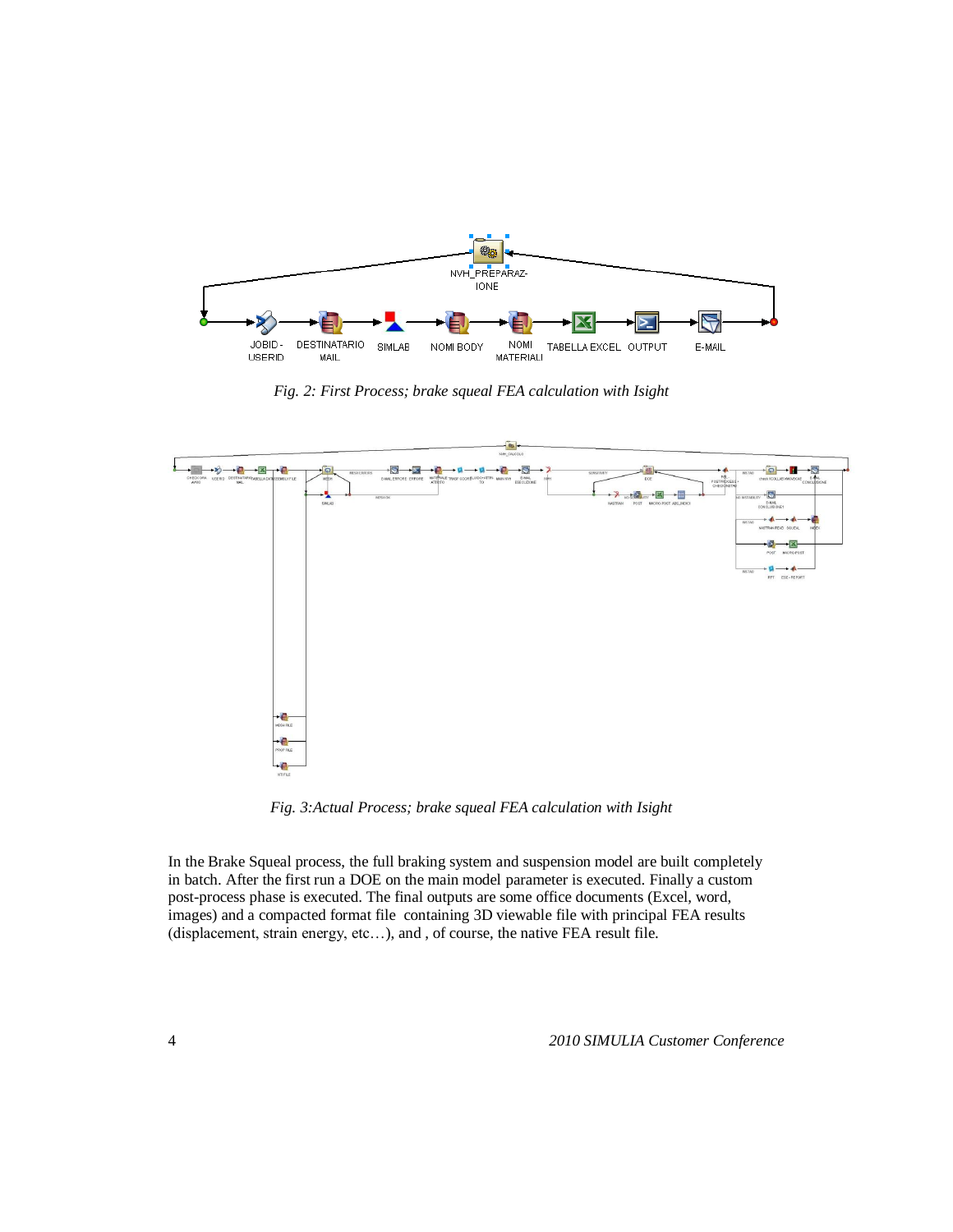#### **2.1.2 IT infrastructure design**

About the currently installed Fiper/I-Sight version, for an extended use, some considerations have to be done:

- Reliability & Robustness  $\rightarrow$  Can be accomplished for an enterprise implementation?
- Queuing fiper jobs  $\rightarrow$  in case of enterprise implementations, users from different departments have to submit fiper-jobs using the web-top without a "trial and error approach" until a license is checked out.
- Queuing tasks  $\rightarrow$  Tasks which execute a licensed tool (pre-post processing, solvers, etc...) and/or that are resources consuming, has to be scheduled on a queue batch system on a cluster of nodes.

About the first item, reliability and robustness of the Fiper environment, some improvements are necessary and some other are planned for future releases. Of course, the possibility to restart ACS services, databases and stations avoiding the crash of the jobs is a priority. The desired level of reliability and robustness is an in-work stream and most of it depends on Fiper native robustness.

In order to queue Fiper jobs, in 3.5 release no "out of the box" tool was available. This is way Brembo has developed a custom web top which communicates with an external database. Here are stored Fiper jobs-id, the status (related to the current availability of jobs' licenses) and the priority of the jobs. In the next paragraph some details will be explained.

In order to queue tasks on a batch queue manager, a simple i-sight component has been developed in collaboration with Exemplar s.r.l. The set-up of the queue submitting is simply executed in a g.u.i. in I-Sight environment during the process design phase. The IT infra-structure of I-Sight/Fiper environment in shown in picture 4



*Fig. 4: IT infra-structure of I-Sight/Fiper environment*

*2010 SIMULIA Customer Conference* 5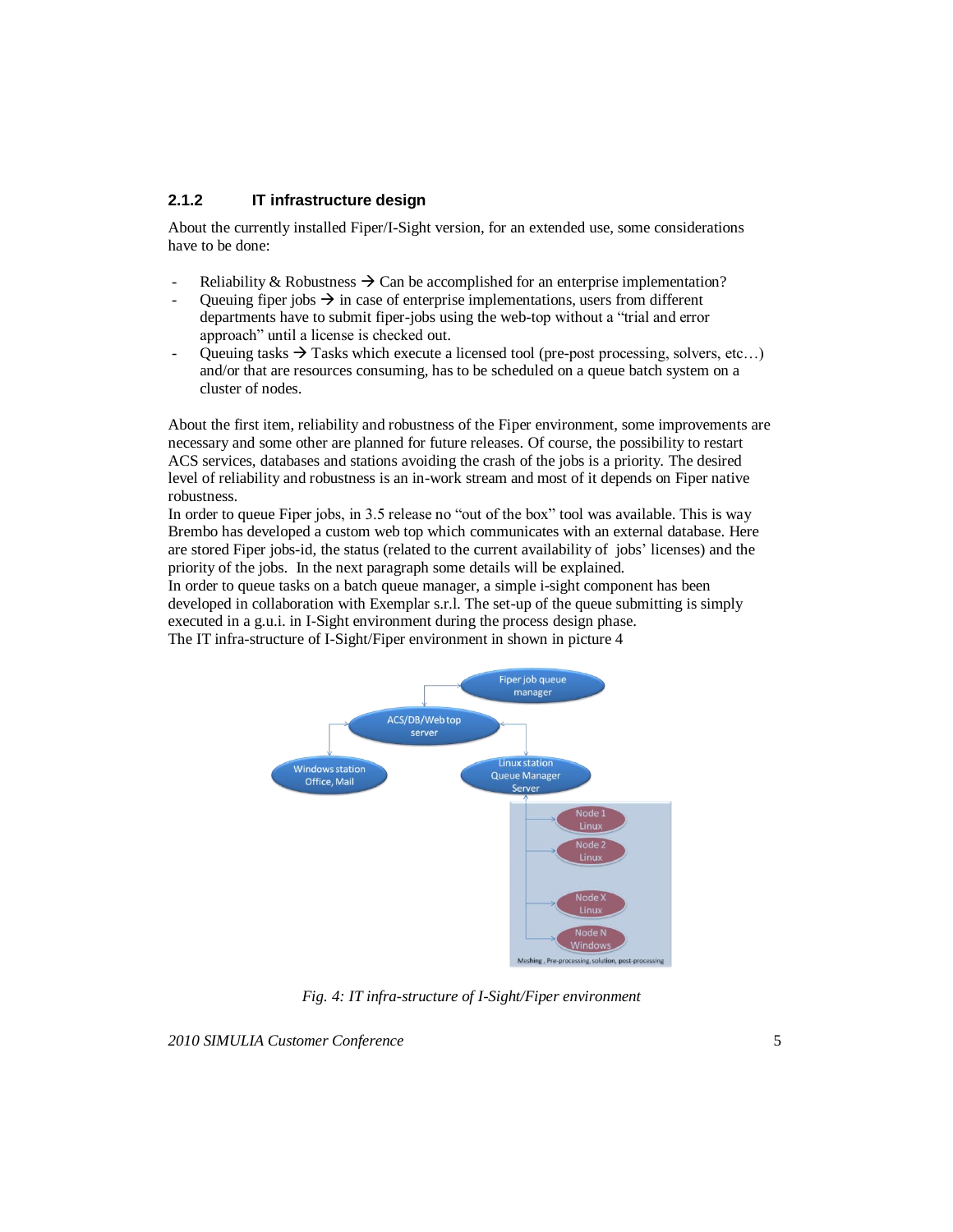The ACS has basically 2 stations, one on a windows server, which basically runs office applications and communicates with our mail server, the other on a linux 64 bit server which is also the queue manager server (the front-end of an high performance cluster). This station submits jobs to the queue manager with the proper flags, parameters, priority. The task waits for job execution monitoring the queue. The jobs are actually submitted to the cluster.

#### **2.1.3 Web user interface**

A custom web top has been developed. The main necessities were 2:

1 – Simplifying the user interface, allowing the user to simply upload and download at the root task

2 – Integrating a sort of queue manager, in order to queue a fiper job in case of lack of licenses. In this case the web top creates the fiper job and communicates job id and name to a server which stores these informations in a database. A service check available jobs license and update the status of the job, indicating which jobs are runnable. Finally the web top checks job status and, if the job is runnable, actually submits the job, otherwise enter in a loop.

This functionality is fundamental in order to reach a sufficient level of usability. Some improvements are necessary; this is not a native integrated tool, so that robustness and reliability are not guaranteed. In particular if the ACS or the custom web top need a restart, the queues are canceled, and the user need to submit again the job.

A native and integrated Fiper jobs queue manager should be implemented. Important features would be the possibility to define server-level resources, job-level consumable resources and job priority (based on model name and/or user-id)

| <b>S</b> brembo.                                                                                                | $\mathbb{A}$             |
|-----------------------------------------------------------------------------------------------------------------|--------------------------|
| <b>Welcome: RobertoS</b>                                                                                        |                          |
| test2                                                                                                           |                          |
| Models Jobs Logout                                                                                              |                          |
| Run Queue<br>Outputs<br>Inputs                                                                                  |                          |
| risultato_txt risultato.txt<br>10.0<br>10 O                                                                     |                          |
| Run Queue                                                                                                       |                          |
| <b>W3C HTML</b>                                                                                                 |                          |
| @ 2010 Dassault Systèmes SIMULIA® - All rights reserved. Customized by Exemplar srl on Brembo spa requirements. | $\overline{\phantom{a}}$ |
| $\vert \cdot \vert$<br>$\mathbf{m}$                                                                             | ٠                        |

In picture 5 the custom web-top is shown

*Fig. 5: Fiper custom web-top*

6 *2010 SIMULIA Customer Conference*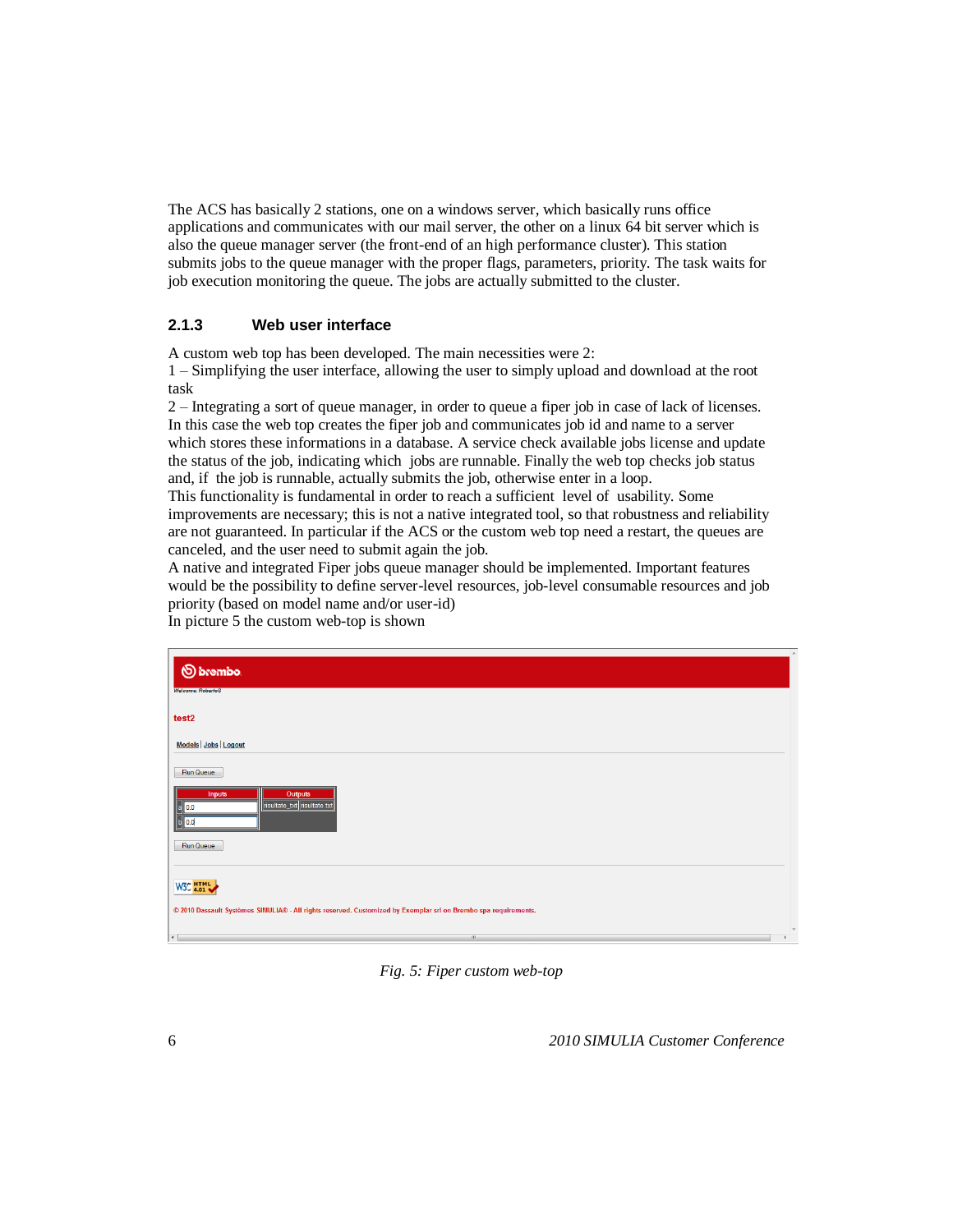The custom web-top has been implemented in collaboration with Exemplar s.r.l

# **2.1.4 Test, pilot, user training**

The implementation project required different level of test activities, some of them have required CAE skills, some other IT skills:

- Testing the single tasks. This could require time if the task run the mesh and assembly of a complex system. The CAD-to-CAE methodology has to be robust enough to geometric modifications, different assembly configurations, etc…This is, typically, a CAE specialist task.
- Testing the process standing alone: file and parameter matching, results postprocessing, etc..This requires both CAE and IT skills.
- Testing single ACS published process: it's an IT task.
- Testing a stressed server situation: The IT infrastructure has to be tested, simulating simultaneous access, simultaneous submissions, access rules and so on.

Even if getting a full batch FEM model is a challenging goal, getting an IT robust infrastructure is sometimes more complex.

All the tests have been implemented in a pilot project. During the pilot, the AS-IS scenario of the brake squeal CAE activities have been described, and a TO-BE has been defined. During the pilot project a team of brake squeal CAE specialist has been selected. They had provided modeling specifications, defined test models and benchmarked the results. After the validation of the process and the infrastructural tests, the Brake Squeal process has been deployed in two phases:

- In the first phase the process has been distributed only to CAE specialists
- In the second phase the process has been distributed to a team of selected CAD engineer

Since the user interface in really simple and the methodology is mostly at CAD level, the training for CAD engineers was really straight-forward and quite obvious. Not so easy, instead, supporting them in verifying output models and interpreting results. This is way the support of a CAE specialist to the result approval and check phase is so far, and probably in future, necessary.

# **2.1.5 Possible Improvements**

There are 3 streams of necessary improvements:

- Reliability and robustness of Fiper environment in a enterprise approach; As formerly mentioned, the possibility to restart the ACS , database or stations service avoiding the crash of the running jobs is a priority

- Fiper jobs queue manager: a native integrated queue manager for Fiper job is a very important feature; in an extended usage, several users should submit their Fiper jobs simultaneously.